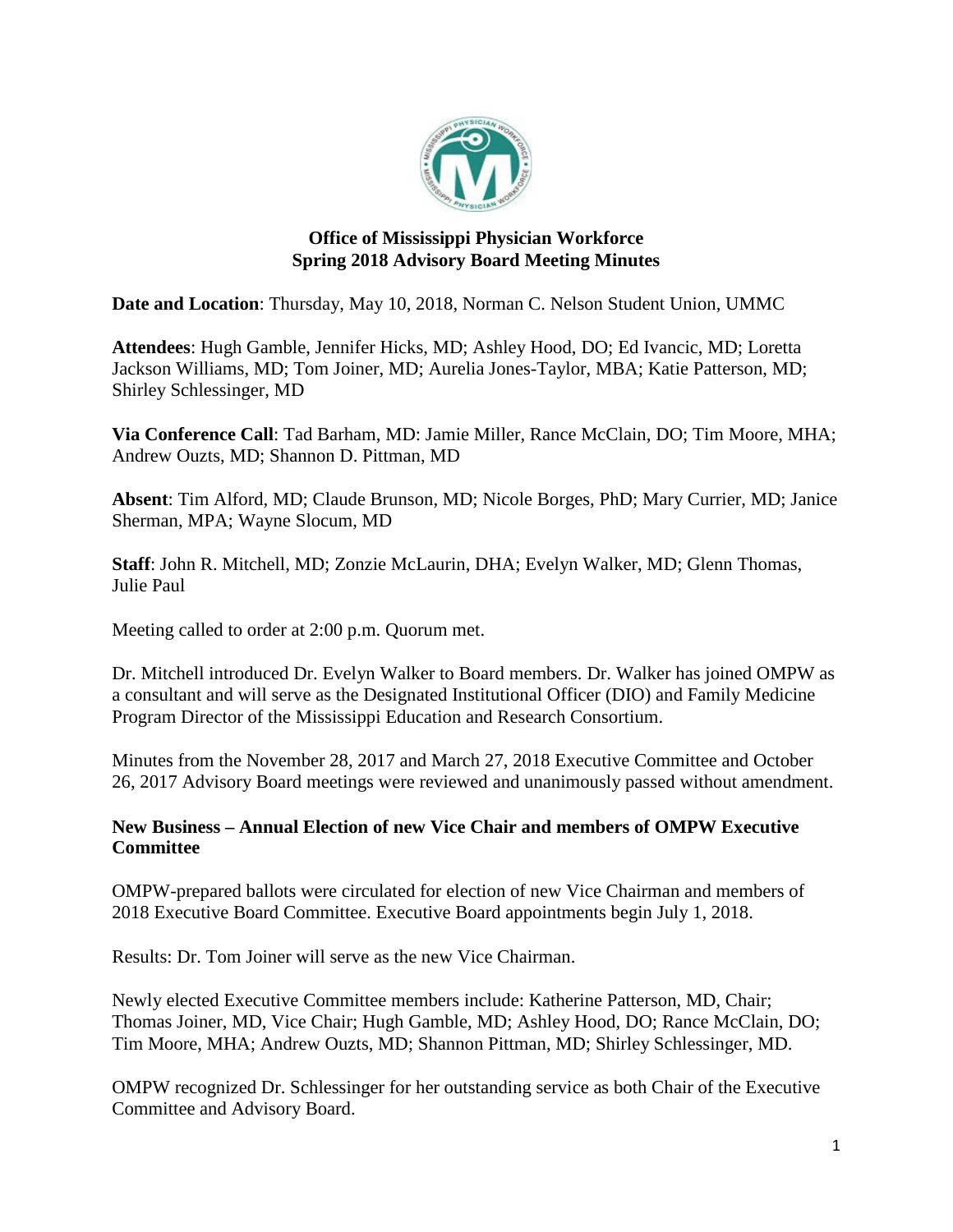# **Legislative Update**

**Mississippi Delta Medical Education and Research Consortium (MDMERC) Update:** Dr. Mitchell engaged Bradley, Arrant, Boult, Cummings, LLP law firm to form the consortium's legal structure in February 2017. As OMPW prepared to move forward, counsel discovered that, depending upon interpretation, state constitutional provision could potentially prohibit community hospitals from collaborating and forming a consortium. After meeting with the Attorney General, counsel was instructed that no such prohibition applied. OMPW is moving forward with the formation of the consortium as 501c3 tax-exempt non-profit organization.

OMPW has contracted with Evelyn Walker, MD to lead the consortium development as DIO/Executive Director and Family Medicine Residency program director. She will work with the Bradley Law Firm, PKFHealth consultant, Chris Francazio, and possibly other experts to develop the infrastructure, bylaws and ACGME Sponsoring Institution application. Financial support for this project is secure.

### **Review of Application for Inquiry and Financial Assistance**

OMPW presented Advisory Board members with a finalized version of its information/financial assistance inquiry policy. The policy was previously presented as the March 2018 Executive Committee meeting. The procedure will establish a uniform response procedure regarding OMPW inquiries and/or requests.

## **Budget Update**

OMPW presented a summary of GME project requests and OMPW operating projected budgetary costs. Project requests were submitted by Baptist Memorial Hospital - DeSoto, Baptist Memorial Hospital - Golden Triangle, Baptist Memorial Hospital - North Mississippi, Magnolia Regional Health Center, and Merit Health Wesley. The Mississippi Delta Medical and Research Consortium is classified as a separate funding category. Estimates were based on consultants work. Actual contracts may vary depending upon funds availability and final documentation.

Since December, two programs Baptist Memorial Hospital - DeSoto and Baptist Memorial Hospital - Golden Triangle (highlighted in yellow), have not identified program directors. Money earmarked for their programs has not been spent.

OMPW was awarded \$1.425 million in legislative funding for current fiscal year. Project funding is not limited to 12-year timeline. As a result, OMPW will have residual funds remaining from the last fiscal year. OMPW will forward the surplus (\$1,134,678.16) to next year's budget.

As current financial requests exceed available funding, discussion focused upon prioritizing projects based on the merits, obstacles, and estimated start dates of each proposal. The Board voted that all five programs merited OMPW support. Funding priority will be based upon OMPW policies described in the information/assistance policy and the program's readiness to proceed. The Executive Committee will send updates to the Advisory Board as each program is ready to launch.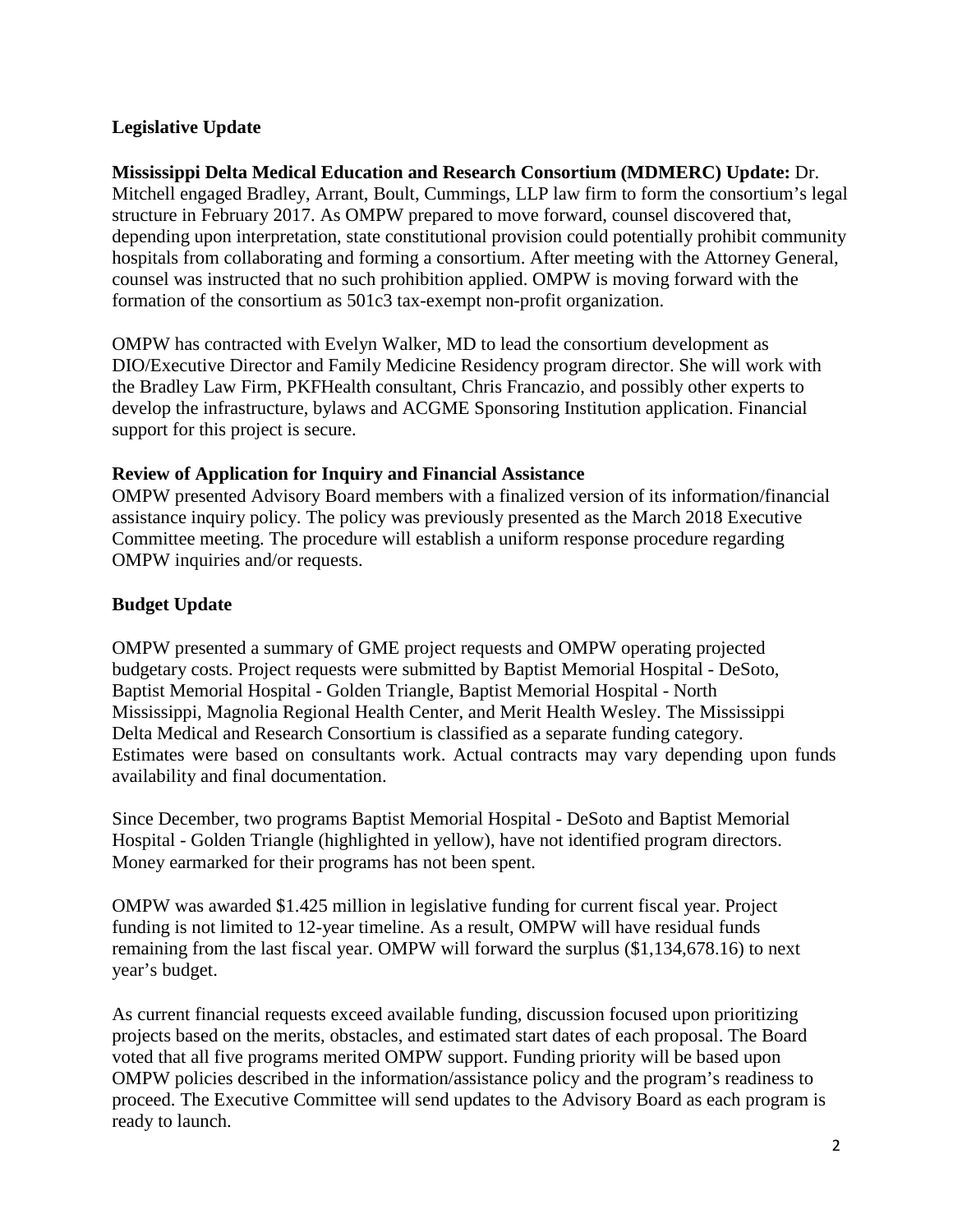# **Project Updates**

Board members reviewed an informational handout and map that detail GME programs developed prior to and post-OMPW involvement (2012) and those still in planning stages. With the exception of Internal Medicine (IM) at Merit Health Wesley, residency programs are ACGME accredited. All programs will be ACGME-accredited by 2020.

Baptist Memorial Hospital- DeSoto is experiencing difficulty identifying a Family Medicine Program Director. Dr. Anne Sullivan, GME Director, inquired if the planned residency could be created as an extension of the existing Memphis Family Medicine Residency Program. The proposed residency would operate in DeSoto and work in collaboration with a nearby FQHC. Dr. Mitchell will meet with Dr. Sullivan and hospital leadership on May  $22<sup>nd</sup>$  to discuss next steps.

The Board also reviewed a one-page summary of the Mississippi Medical Education and Research Consortium (Attachment 10).

### **Old Business**

### **MSMED Certificated Program Update (Attachment 11)**

The first class of five fellows graduated from the MSMED Certificated program on January 31, 2018. Fourteen participants initially enrolled. Six withdrew before the first retreat, three others exited before program completion. The five graduating fellows are faculty of William Carey College of Osteopathic Medicine (WCUCOM) or the University of Mississippi Medical Center.

Although he program was well received, participants found the extensive curriculum to be extremely time challenging. OMPW is revisiting the existing curriculum to tailor it to the needs and time schedules of community hospital faculty. The revised course will focus on educational leadership, teaching and learning, and educational scholarship. Teaching will take place at various venues including OMPW-onsite learning, participating hospital sites, and state association meetings. The planning committee will be spearheaded by OMPW staff member Nicole Borges with assistance from Zonzie McLaurin and WCUCOM faculty Makayla Merit and Elizabeth McClain.

Once developed, MSMED could be used as a model for community based hospital leaders seeking ACGME career development

#### **ROMP Follow up and Review**

The third annual Rural Opportunities for Mississippi Physicians Career Fair (ROMP) was held on April 21<sup>st</sup> in Jackson in conjunction with MAFP's Spring Fling. Although medical student and resident participation is greater than past years, ROMP has not had success attracting rural/small town/ healthcare and community exhibitors. The Executive Committee will review and re-examine options at next scheduled meeting.